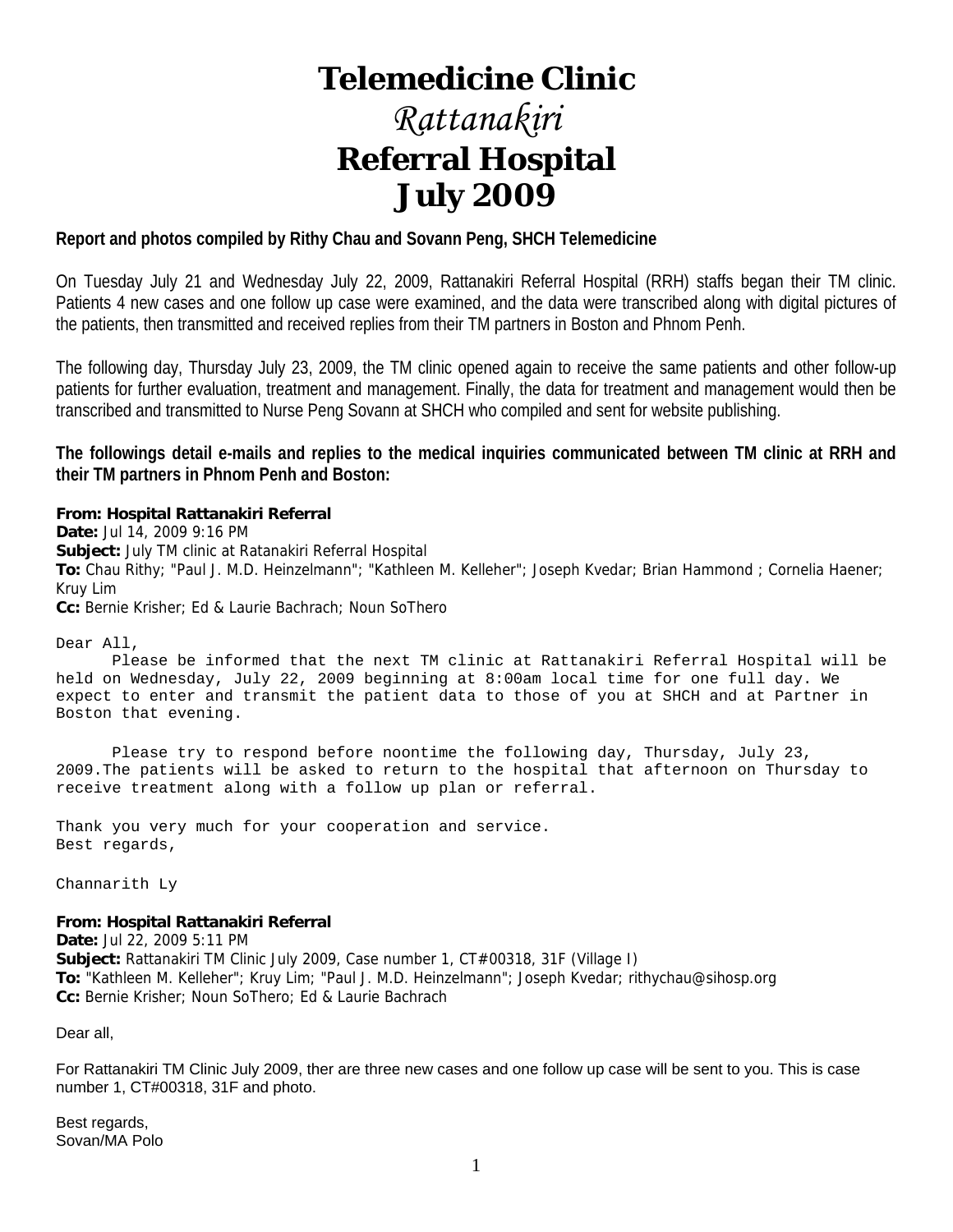# **Rattanakiri Provincial Hospital Telemedicine Clinic with Sihanouk Hospital Center of HOPE and Partners in Telemedicine**



**Patient: CT#00318, 31F (Village I)**

**Chief Complaint:** HA, polyuria, asthenia, and extremity numbness on/off x 2 months

**HPI:** 31F presented with HA, asthenia, extremity numbness, polyuria, polyphagia, and she was examined at private clinic and diagnosed with DMII for two months and treated with Glibenclamide 5mg 1t po qd. She regularly took the medicine until now but her symptoms are not better so she came to

see us.

| <b>PMH/SH: Unremarkable</b>                                        |  |  |  |  |
|--------------------------------------------------------------------|--|--|--|--|
| <b>Social Hx:</b> No alcohol drinking; no cig smoking              |  |  |  |  |
| Family Hx: Her mother has DMII                                     |  |  |  |  |
| Medication: Glibenclamide 5mg 1t po qd                             |  |  |  |  |
| <b>Allergies: NKDA</b>                                             |  |  |  |  |
| ROS: Unremarkable                                                  |  |  |  |  |
| PE:                                                                |  |  |  |  |
| Vital Signs: BP: 110/81   P: 73   R: 20   T: 37°C   Wt: 57kg       |  |  |  |  |
| General: Look stable                                               |  |  |  |  |
| <b>HEEN:</b> No oropharyngeal lesion, pink conjunctiva, no icterus |  |  |  |  |
| <b>Chest:</b> No rales, no crackle; H RRR, no murmur               |  |  |  |  |
| <b>Abdomen:</b> Soft, no distension, (+) BS, no HSM                |  |  |  |  |
| Extremity/Skin: No edema, no foot wound                            |  |  |  |  |

# **Lab/Studies:**

Done on July 21, 2009 WBC: 8500/mm<sup>3</sup> Eosinophil 0.4% Neutrophil 66% Lymphocyte 27% Monocyte 0.3%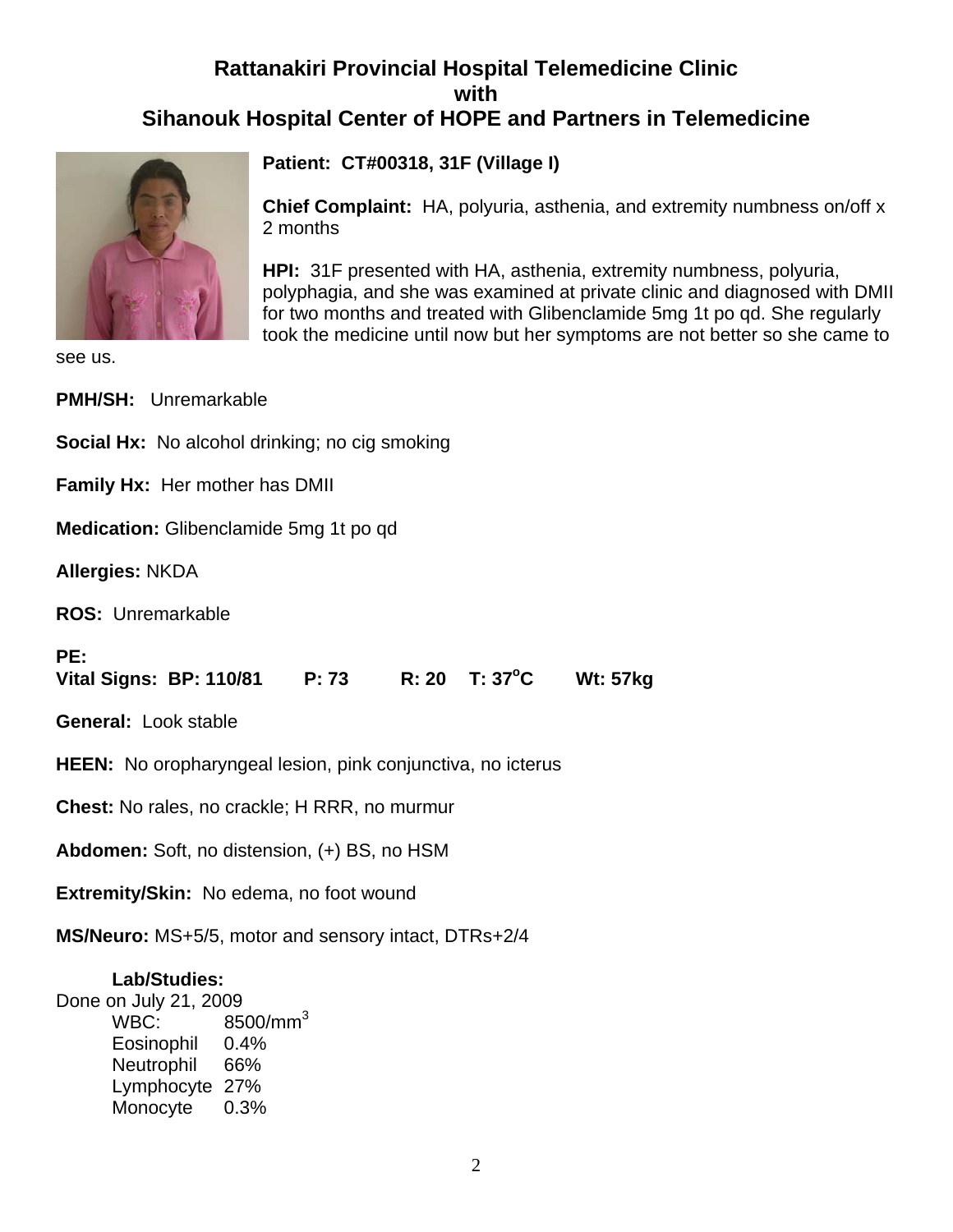Done on July 22, 2009 RBS: 246mg/dl U/A gluc 4+

# **Assessment:**

1. DMII

**Plan:** 

- 1. Glibenclamide 5mg 1t po bid for one month
- 2. Educate on diabetic diet, low salt/fats, do regular exercise and foot care
- 3. Draw blood for Lyte, BUN, Creat, Gluc, HbA1C at SHCH

Labs available locally: Hemoglobin, UA, Glucose, Stool Occult Blood, and Pregnancy Test

# **Specific Comments/Questions for Consultants: Do you agree with my assessment and plan?**

# **Examined by: Dr. Leng Sreng Date: July 22, 2009**

Please send all replies to kirihospital@gmail.com and cc: to rithychau@sihosp.org

*The information transmitted in this e-mail is intended only for the person or entity to which it is addressed and may contain confidential and/or privileged material. Any review, retransmission, dissemination or other use of or taking of any action in reliance upon, this information by persons or entities other than the intended recipient is prohibited. If you received this e-mail in error, please contact the sender and delete material from any computer.*

From: Fang, Leslie S.,M.D. Sent: Thursday, July 23, 2009 8:43 PM To: Fiamma, Kathleen M. Subject: RE: Rattanakiri TM Clinic July 2009, Case number 1, CT#00318, 31F (Village I)

Agree with management and plan The patient has diabetes that is not under ideal control and need increase in regimen for better control

Les

From: **Hospital Rattanakiri Referral** <kirihospital@gmail.com> Date: Jul 22, 2009 5:20 PM Subject: Rattanakiri TM Clinic July 2009, Case#2, SP#00319, 52F (Village II) To: Rithy Chau; Kruy Lim; "Kathleen M. Kelleher"; "Paul J. M.D. Heinzelmann"; Joseph Kvedar Cc: Bernie Krisher; Noun SoThero; Ed & Laurie Bachrach

Dear all,

This is case number 2, SP#00319, 52F and photo.

Best regards, Sovann/MA Polo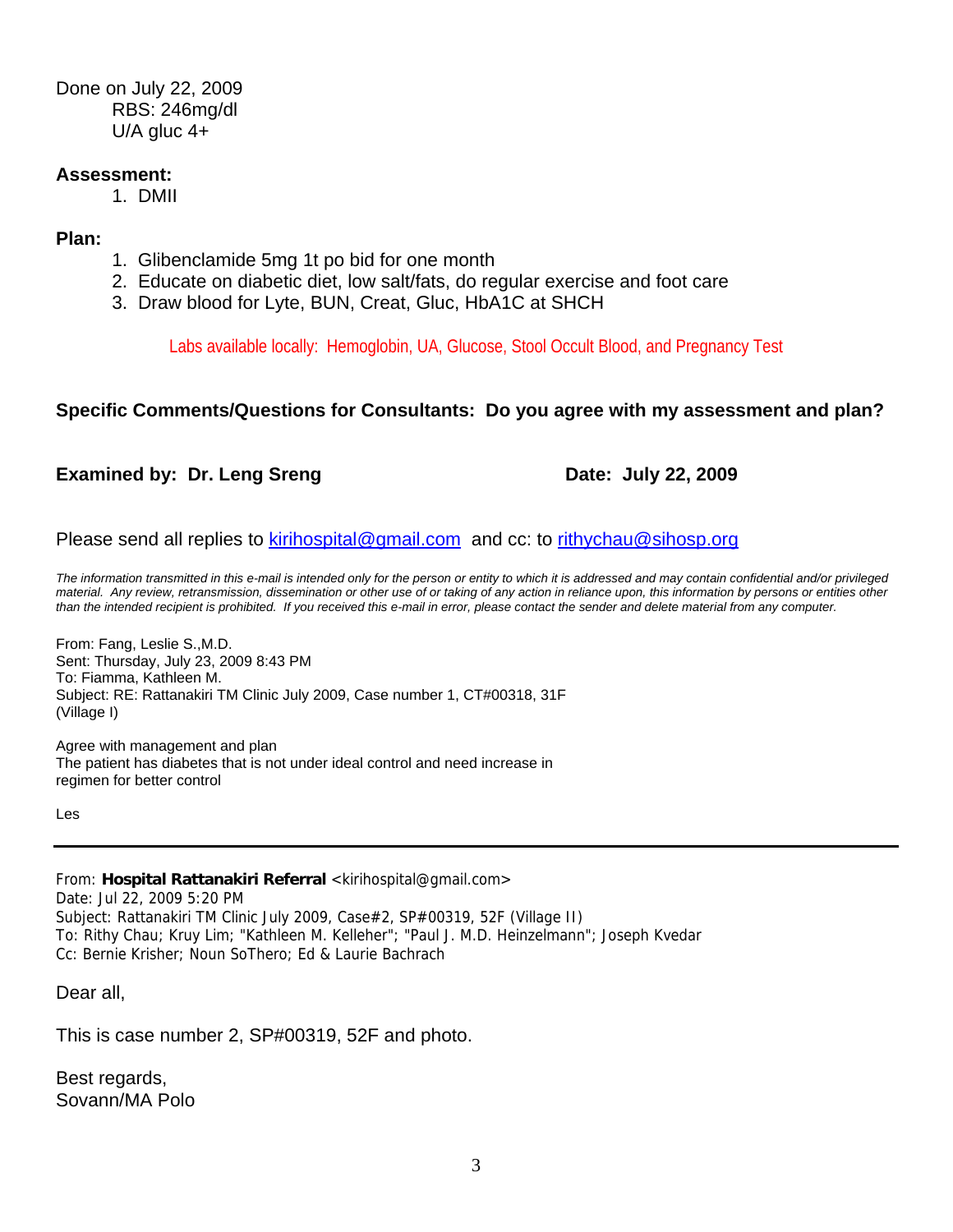# **Rattanakiri Provincial Hospital Telemedicine Clinic with Sihanouk Hospital Center of HOPE and Partners in Telemedicine**



**Patient: SP#00319, 52F (Village II)**

**Chief Complaint:** Extremity numbness and tingling x 3y

**HPI:** 52F, housewife, presented with symptoms of extremity numbness, and tingling, blurred vision, HA, asthenia, she went to private clinic and treated with some medicine (unknown name), She said the medicine help her but above symptoms presented after the medicine had been finished. She denied of palpitation, chest pain, weakness, polyuria, hematuria,

dysuria, edema.

**PMH/SH:** Unremarkable

**Social Hx:** No alcohol drinking; no cig smoking, 4 children

**Family Hx:** None

**Medication:** Some medicine (unknown name)

**Allergies:** NKDA

**ROS:** Epigastric pain, burning sensation in the morning and after full eating, burping with sour taste, no vomiting, no stool with blood/mucus; regular menstrual period, LMP on July 5, 2009

**PE:** 

**Vital Signs: BP: 126/85 P: 84 R: 20 T: 37 °C C Wt: 62kg** 

**General:** Look stable

**HEEN:** No oropharyngeal lesion, pink conjunctiva, no thyroid enlargement, no lymph node palpable

**Chest:** CTA bilaterally, no rale, no rhonchi; H RRR, no murmur

**Abdomen:** Soft, no distension, (+) BS, no HSM

**Extremity/Skin:** No edema, no lesion, no foot wound

**MS/Neuro:** MS+5/5, motor and sensory intact, DTRs+2/4, normal gait

# **Lab/Studies:**  Done on July 21, 2009

U/A gluc 2+, protein trace, RBS: 232mg/dl

 WBC: 9900/mm3 Eosinophil 0.5%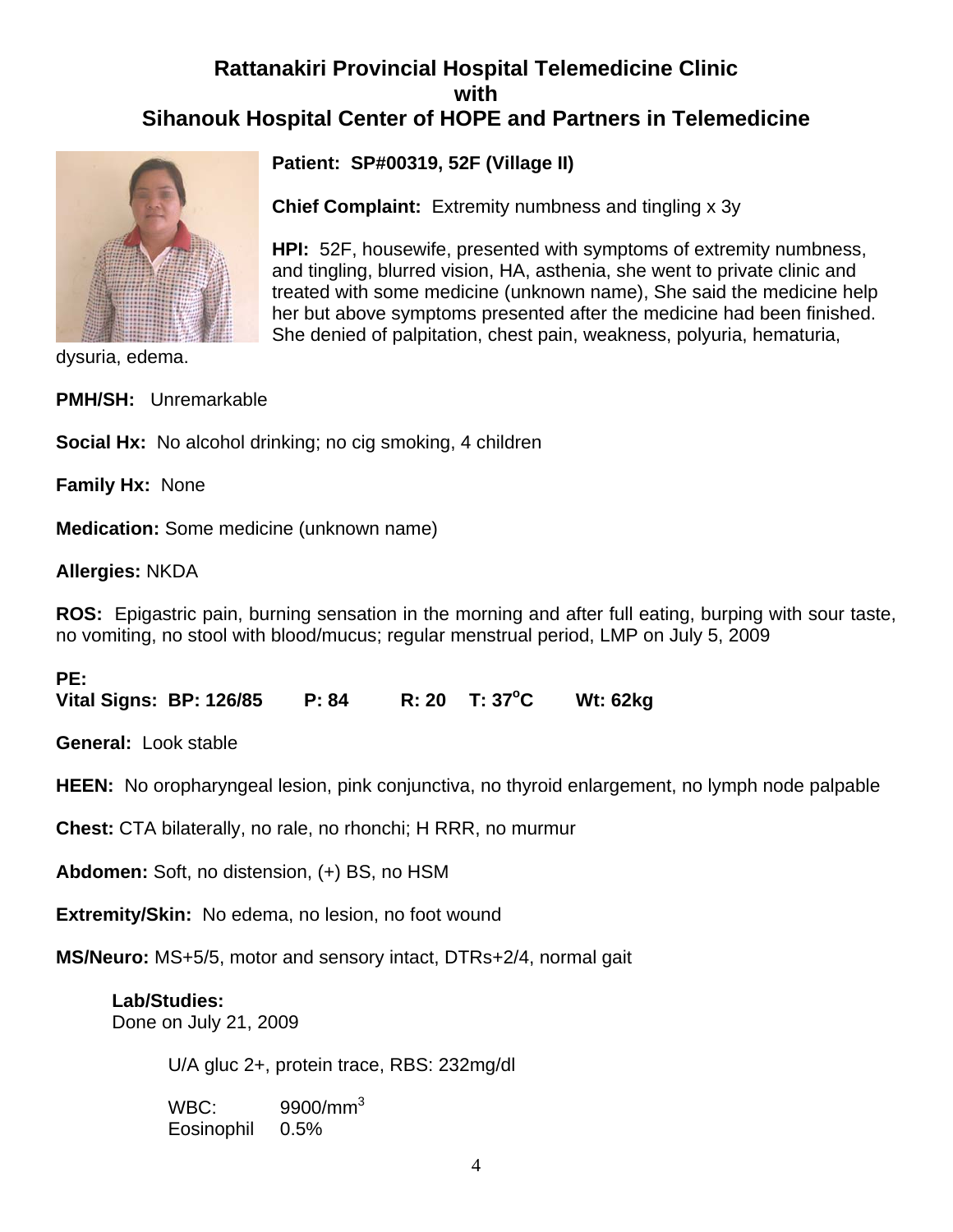Neutrophil 60% Lymphocyte 30% Monocyte 0.5%

Done on July 22, 2009 FBS: 181mg/dl

# **Assessment:**

- 1. DMII with PNP
- 2. Dyspepsia

# **Plan:**

- 1. Metformin 500mg 1t po qd
- 2. Amitriptylin 25mg 1/4t po qhs
- 3. Famotidine 20mg 1t po qhs for one month
- 4. GERD prevention education
- 5. Educate on diabetic diet, low salt/fats, do regular exercise and foot care
- 6. Draw blood for Lyte, BUN, Creat, Gluc, Tot chole, TG, HbA1C at SHCH

Labs available locally: Hemoglobin, UA, Glucose, Stool Occult Blood, and Pregnancy Test

# **Specific Comments/Questions for Consultants: Do you agree with my assessment and plan?**

# **Examined by: Nurse Sovann Peng Date: July 22, 2009**

Please send all replies to kirihospital@gmail.com and cc: to rithychau@sihosp.org

*The information transmitted in this e-mail is intended only for the person or entity to which it is addressed and may contain confidential and/or privileged material. Any review, retransmission, dissemination or other use of or taking of any action in reliance upon, this information by persons or entities other than the intended recipient is prohibited. If you received this e-mail in error, please contact the sender and delete material from any computer.*

**From: Cusick, Paul S.,M.D. Date:** Jul 23, 2009 3:27 AM **Subject:** RE: Rattanakiri TM Clinic July 2009, Case#2, SP#00319, 52F (Village II) **To:** "Fiamma, Kathleen M."; kirihospital@gmail.com **Cc:** rithychau@sihosp.org

Thanks so much for this consult

This sounds like a peripheral neuropathy involving the extremities. Is this symmetric numbness or not? Does it involve the feet only? Does it involve the hands.

The most likely problem is diabetic neuropathy with 2 glucose values of 181 and 232.

I would also check the B12 level as this can cause neuropathy.

Treating diabetes is the best therapy. I agree with treating the neuropathic pain with the amitryptiline.

famotidine and GERD diet are the best ways to treat reflux

Thanks so much for the opportunity to help.

Paul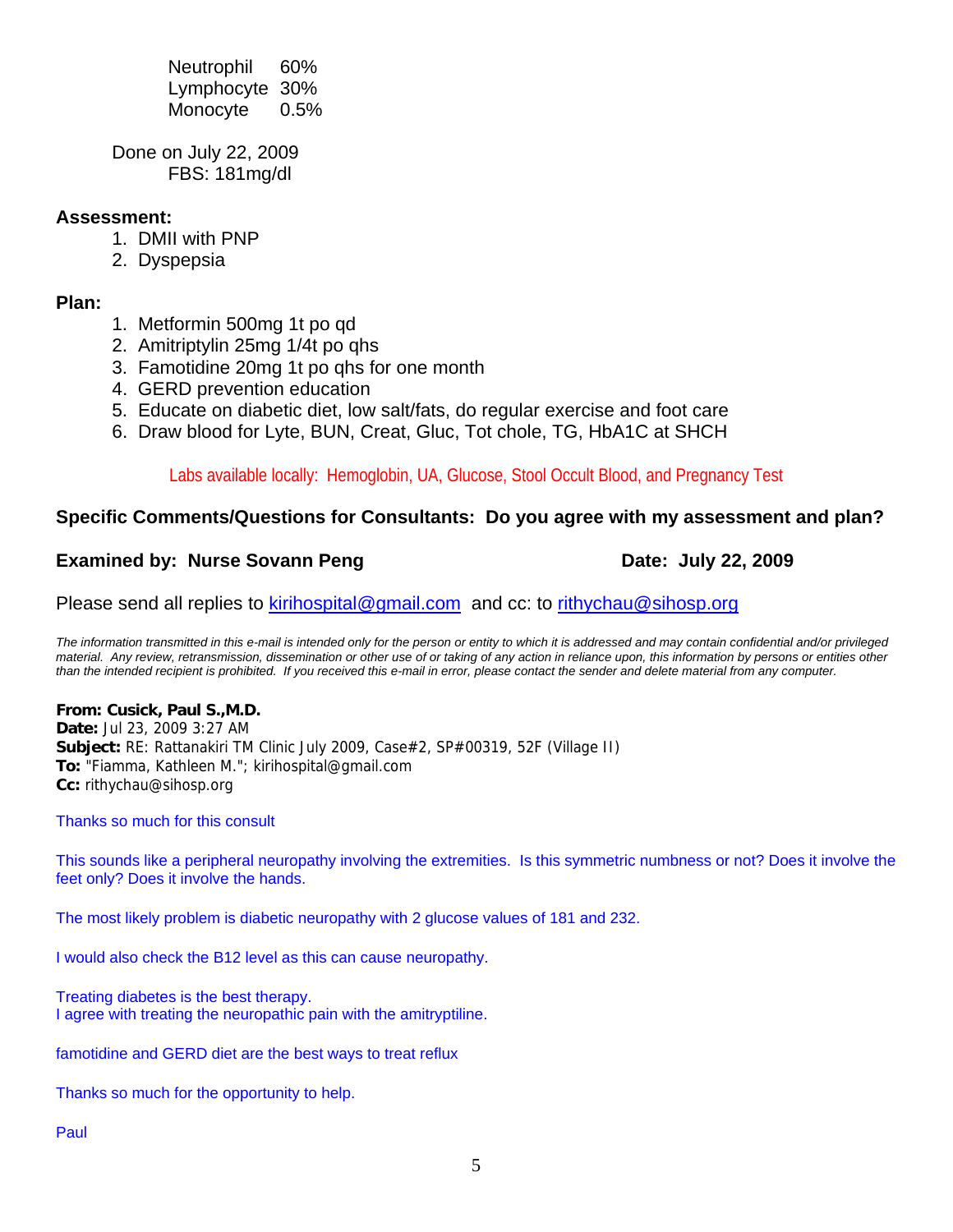From: **Hospital Rattanakiri Referral** <kirihospital@gmail.com> Date: Jul 22, 2009 5:26 PM Subject: Rattanakiri TM Clinic July 2009, Case#3, TS#00320, 51M (Village V) To: Rithy Chau; Kruy Lim; Joseph Kvedar; "Paul J. M.D. Heinzelmann"; "Kathleen M. Kelleher" Cc: Bernie Krisher; Noun SoThero; Ed & Laurie Bachrach

Dear all,

This is case number 3, TS#00320, 51M and photos.

Best regards, Sovann

# **Rattanakiri Provincial Hospital Telemedicine Clinic with Sihanouk Hospital Center of HOPE and Partners in Telemedicine**



**Patient: TS#00320, 51M (Village V)**

**Chief Complaint:** SOB, Fatigue, polyuria

**HPI:** 51M presented with symptoms of polydypsia, polyphagia, polyuria especially at night, fatigue, and both leg numbness, he was examined and diagnosed with DMII and treated with unknown medicine on/off since 2003 and traditional medicine but his symptoms seem not better. In this week, he presented with fever, cough, SOB, and treated with Ceftriazone 2g IV, and Glibenclamide 5mg 1t bid but he still not better so he come to Telemedicine clinic.

**PMH/SH:** Unremarkable

**Social Hx:** Casually alcohol drinking; no cig smoking

**Family Hx:** None

# **Medication:**

- 1. Ceftriazone 2g IV
- 2. Glibenclamide 5mg 1t po bid

**Allergies:** NKDA

**ROS:** Dyspnea, fatigue

| PE:<br><b>Vital Signs: BP: 130/80</b> | P: 100 | R: 26 | T: 37°C | <b>Wt: 65kg</b> |
|---------------------------------------|--------|-------|---------|-----------------|
| <b>General: Look sick</b>             |        |       |         |                 |
| <b>HEEN:</b> Unremarkable             |        |       |         |                 |

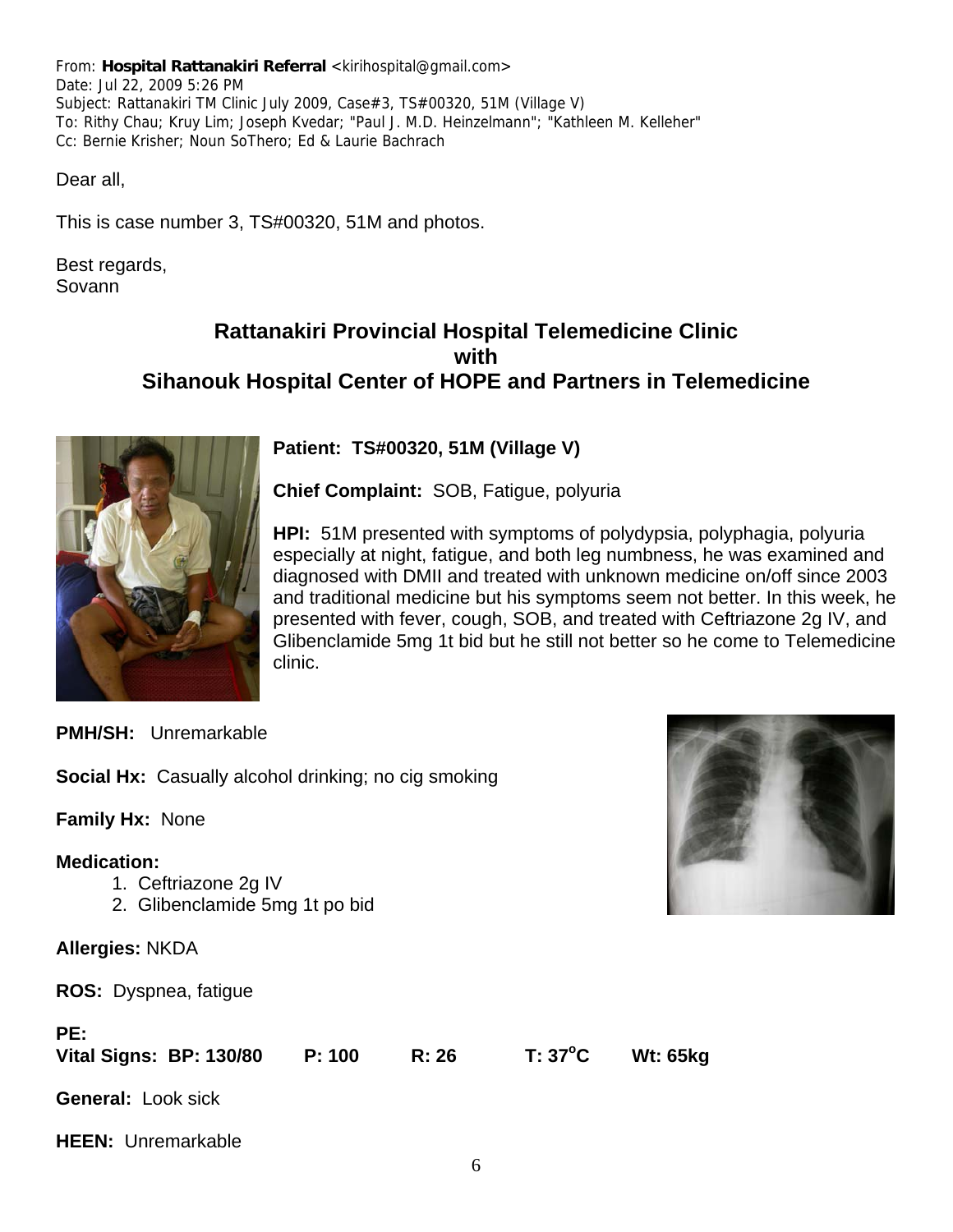**Chest:** Hyporesonance bilaterally on lower lobe**,** No rales, no crackle; H RRR, no murmur

**Abdomen:** Soft, no distension, (+) BS, no HSM

**Extremity/Skin:** No edema, no foot wound

**MS/Neuro:** MS+5/5, motor and sensory intact, DTRs+2/4

# **Lab/Studies:**

Done on July 22, 2009 Creat: 1.2mg/dl TG: 289mg/dl Gluc: 133mg/dl

> U/A protein trace, gluc 4+ Finger stick FBS: 295mg/dl

CXR: infiltration on right lung, right pleural effusion and slight left pleural effusion, suspect TB lesion

US of the lung conclusion: bilateral pleural effusion

Thoracosenthesis: clear yellow color fluid, about 100ml

# **Assessment:**

- 1. DMII
- 2. Pneumonia
- 3. Pleural effusion
- 4. PTB?

# **Plan:**

- 1. Glibenclamide 5mg 2t po bid for one month
- 2. Erythromycin 500mg 1t po bid x 2 weeks
- 3. Metoclorpramide 10mg 1t po bid x 15d
- 4. Do gram stain, AFB smear of pleural fluid
- 5. Educate on diabetic diet, low salt/fats, do regular exercise and foot care
- 6. Draw blood for Lyte, BUN, Creat, Gluc, HbA1C at SHCH

Labs available locally: Hemoglobin, UA, Glucose, Stool Occult Blood, and Pregnancy Test

# **Specific Comments/Questions for Consultants: Do you agree with my assessment and plan?**

# **Examined by: Dr. Leng Sreng Date: July 22, 2009**

Please send all replies to kirihospital@gmail.com and cc: to rithychau@sihosp.org

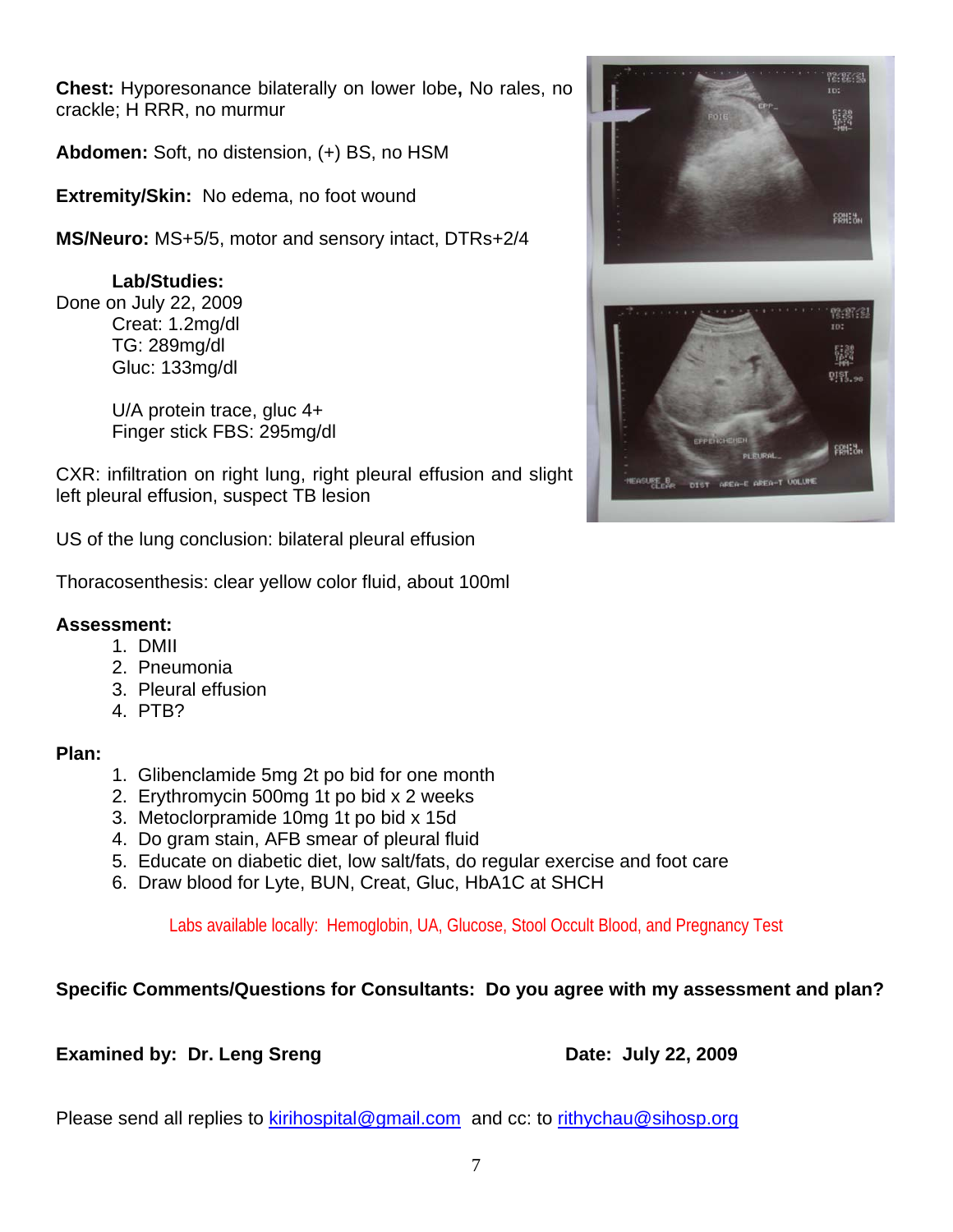*The information transmitted in this e-mail is intended only for the person or entity to which it is addressed and may contain confidential and/or privileged material. Any review, retransmission, dissemination or other use of or taking of any action in reliance upon, this information by persons or entities other than the intended recipient is prohibited. If you received this e-mail in error, please contact the sender and delete material from any computer.* From:

Fang, Leslie S.,M.D. Sent: Thursday, July 23, 2009 8:41 PM To: Fiamma, Kathleen M. Subject: RE: Rattanakiri TM Clinic July 2009, Case#3, TS#00320, 51M (Village V)

I agree with the diagnosis and management It appears that the patient has a long history of diabetes, type II and has acute increase in blood sugar in the setting of pneumonia. Agree with plans for management of pneumonia and diabetes

Les

**From:** iRadX Team [mailto:radiologyexchange@gmail.com] **Sent:** Thursday, August 06, 2009 8:12 PM **To:** kirihospital@gmail.com; submit@iradx.org; rithychau@sihosp.org **Subject:** International Radiology Exchange - Consultation

Dear Koh,

We have evaluated the images and our findings are as follows:

# TS#00320,51 M (CXR):

Scattered dense nodules in right upper lobe likely calcified nodules from prior granulomatous infection such as histoplasmosis or TB. Reticulonodular opacities in RLL which could represent scarring from prior process or if active clinical issues, may represent early or resolving pneumonia. What is the history for this patient? We may be able to further narrow our ddx.

Hope this is helpful. Best regards, S. Kim, MD G. Choy, MD International Radiology Exchange

# **From: Hospital Rattanakiri Referral**

**Date:** Jul 22, 2009 5:30 PM **Subject:** Rattanakiri TM Clinic July 2009, Case#4, KP#00321, 75F (Veun Sai Village) **To:** Joseph Kvedar; "Kathleen M. Kelleher"; "Paul J. M.D. Heinzelmann"; Kruy Lim; Rithy Chau **Cc:** Bernie Krisher; Noun SoThero; Ed & Laurie Bachrach

Dear all,

This is case number 4, KP#00321, 75F and photos.

Best regards, Sovann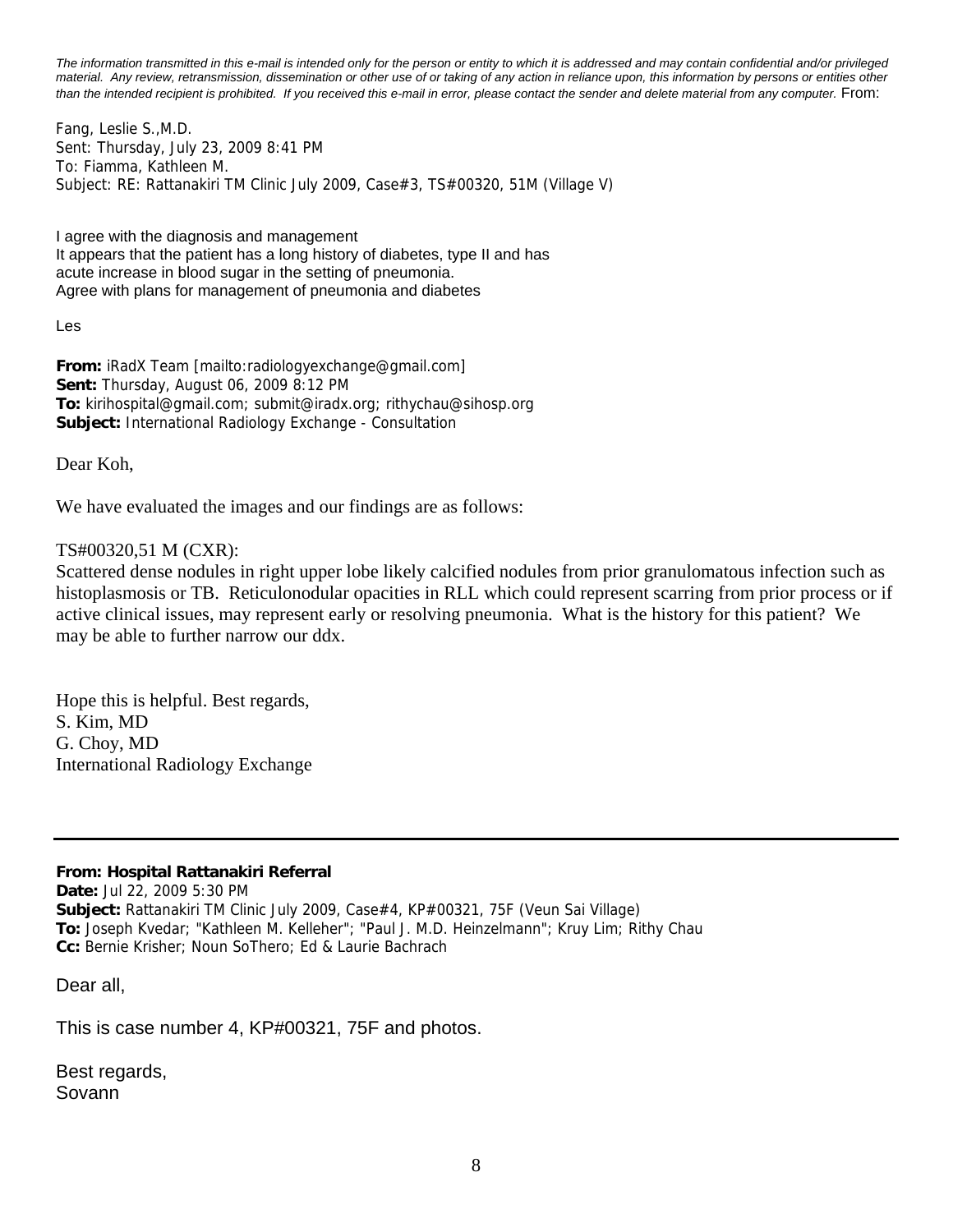# **Rattanakiri Provincial Hospital Telemedicine Clinic with Sihanouk Hospital Center of HOPE and Partners in Telemedicine**



# **Patient: KP#00321, 75F (Veun Sai Village)**

**Chief Complaint:** SOB x 6 months

**HPI:** 75F presented with symptoms of progressive SOB on exertion (walking), dry cough and fever, and weight loss, she went to private clinic and treated with Clarithromycin 500mg 1t po bid and Salbutamol inhaler then her symptoms became better and she denied of hemoptysis, night sweating, chest pain, orthopnea, leg edema.

- **PMH/SH:** PTB in 2009 with complete treatment
- **Social Hx:** No alcohol drinking; no cig smoking

**Family Hx:** None

**Medication:** None

**Allergies:** NKDA

**ROS:** Unremarkable

# **PE:**

**Vital Signs: BP: 150/100 (both arms) P: 87 R: 26 T: 37o C Wt: kg** 

**General:** Look stable

**HEEN:** No oropharyngeal lesion, pink conjunctiva, no thyroid enlargement, no lymph node palpable, no JVD

**Chest:** Wheezing on left lung with Decreased breathing sound on right middle and lower lobe, decreased vibration on right side; H RRR, no murmur

**Abdomen:** Soft, no distension, (+) BS, no HSM

**Extremity/Skin:** No edema, no lesion

**MS/Neuro:** MS+5/5, motor and sensory intact, DTRs+2/4, normal gait

**Lab/Studies:**  Done on July 22, 2009 WBC: 5600/mm3 Ht: 37%



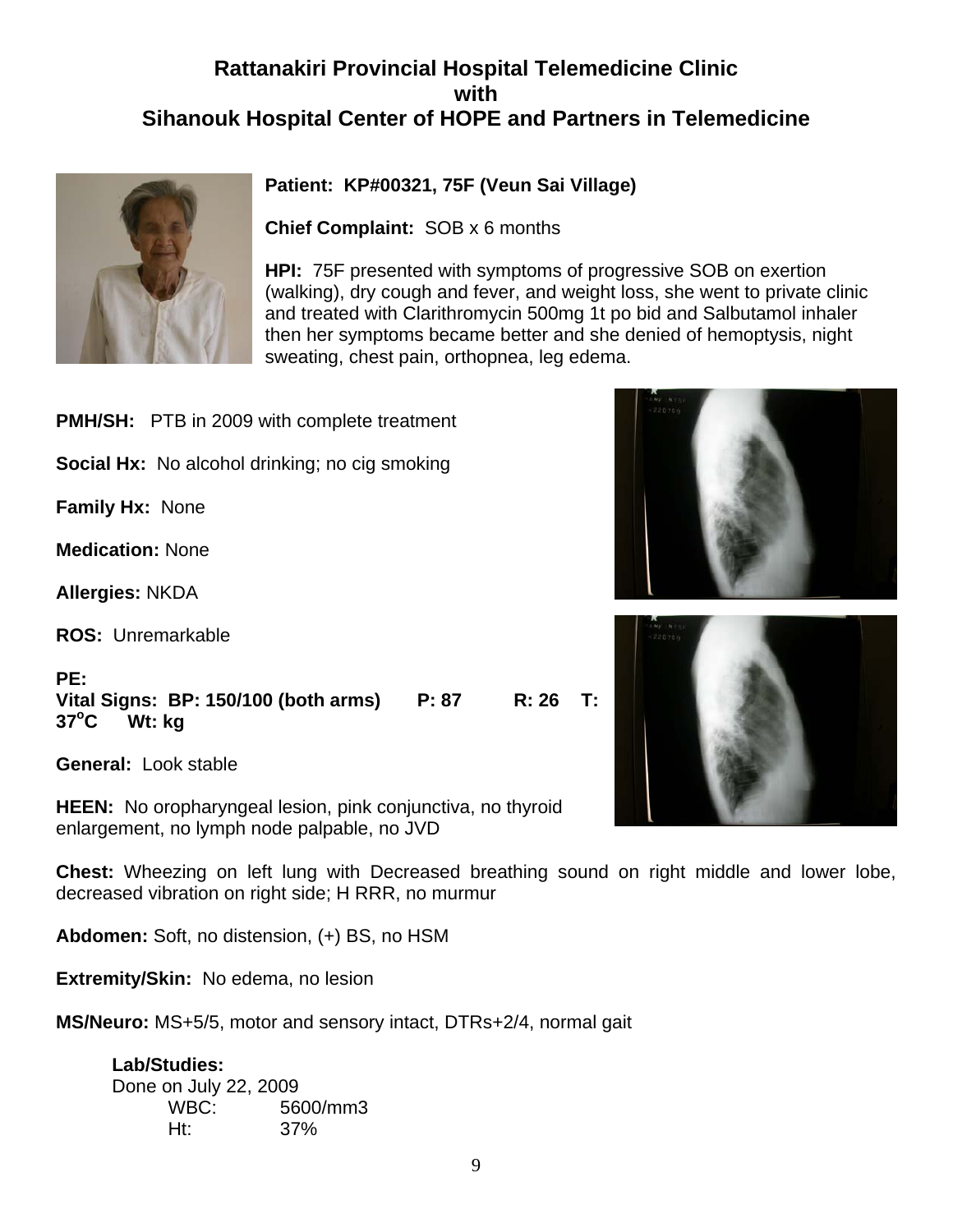Eosinophil 0.5% Neutrophil 52% Lymphocyte 36% Monocyte 0/7%

| $Ca2+ :7.2$      | $[8.1 - 10.4]$         |
|------------------|------------------------|
| Tot chole: 120.5 | $\left[ < 200 \right]$ |
| Creat: $0.7$     | $[0.5 - 0.9]$          |
| Gluc: 83.4       | $[75 - 115]$           |
| TG: 79.4         | $[40 - 140]$           |

CXR: attached

# **Assessment:**

- 1. COPD
- 2. PTB?
- 3. HTN
- 4. Right lower lung tumor??

# **Plan:**

- 1. Clarithromycin 500mg 1t po bid x 10d
- 2. Salbutamol inhaler 2puffs bid
- 3. Eat low salt/fats diet, do regular exercise
- 4. Recheck BP, if still elevate start antihypertensive drug
- 5. Do AFB sputum smear

# Labs available locally: Hemoglobin, UA, Glucose, Stool Occult Blood, and Pregnancy Test

# **Specific Comments/Questions for Consultants: Do you agree with my assessment and plan?**

# **Examined by: Nurse Sovann Peng Date: July 22, 2009**

Please send all replies to kirihospital@gmail.com and cc: to rithychau@sihosp.org

*The information transmitted in this e-mail is intended only for the person or entity to which it is addressed and may contain confidential and/or privileged material. Any review, retransmission, dissemination or other use of or taking of any action in reliance upon, this information by persons or entities other than the intended recipient is prohibited. If you received this e-mail in error, please contact the sender and delete material from any computer.*

# **From: Paul Heinzelmann**

**Date:** Jul 23, 2009 5:12 AM **Subject:** Re: FW: Rattanakiri TM Clinic July 2009, Case#4, KP#00321, 75F (Veun Sai Village) **To:** "Fiamma, Kathleen M." **Cc:** kirihospital@gmail.com, rithychau@sihosp.org

It would be helpful to know how long ago the initial Clarithomycin and Salbutemol inhaler was started. Your plan seems appropriate.

RE: HTN - I would, however, not a beta blocker due to use of beta agonist inhaler.

RE: CXR - I sent this to radiologist Dr Garry Choy for review (pending) at www.iRADx.org You may do so with any xrays you complete - at no cost. Please consider this in the future.

**Thanks** Paul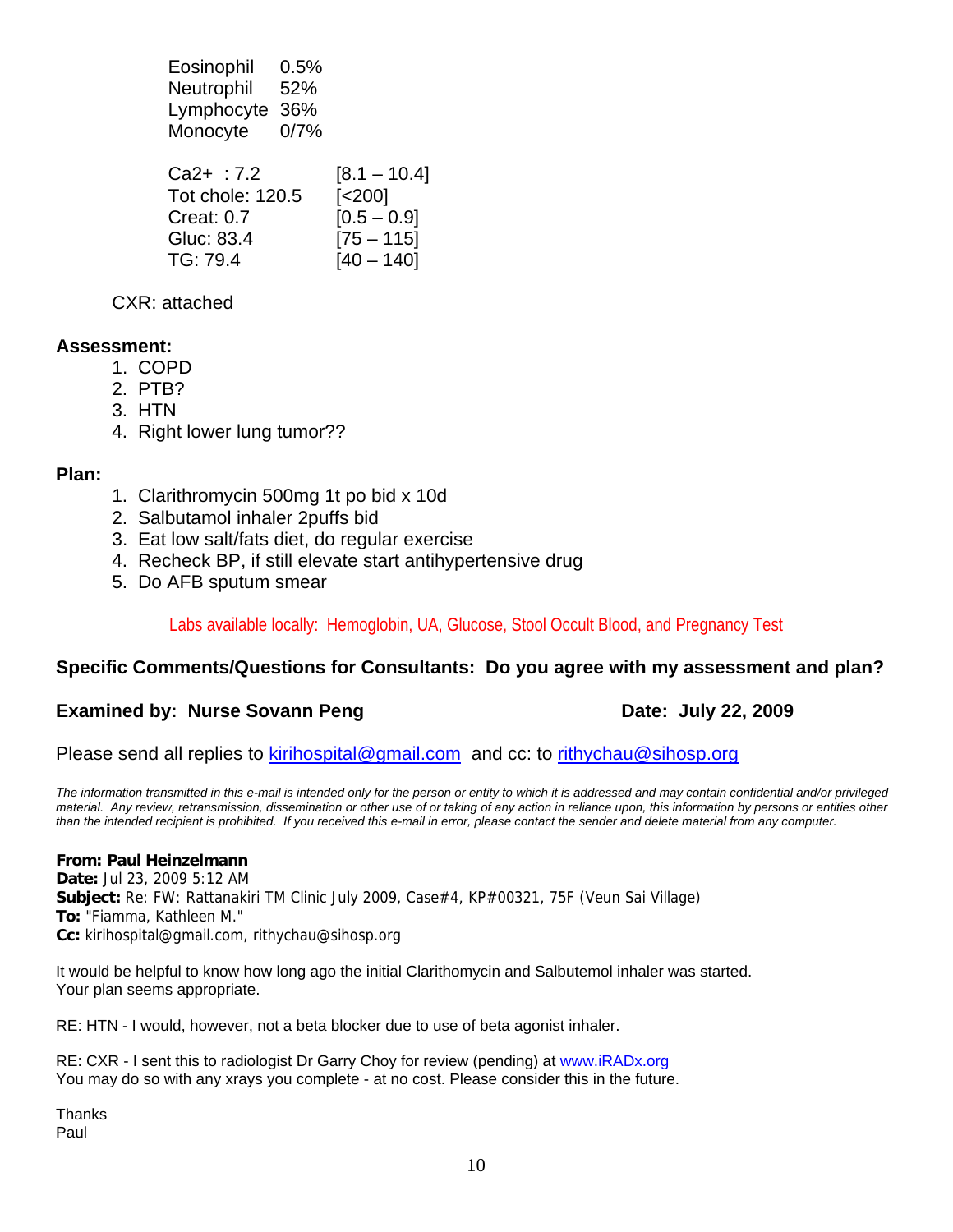**From: Hospital Rattanakiri Referral Date:** Jul 23, 2009 8:31 AM **Subject:** Re: FW: Rattanakiri TM Clinic July 2009, Case#4, KP#00321, 75F (Veun Sai Village) **To:** Paul Heinzelmann **Cc:** "Fiamma, Kathleen M."; rithychau@sihosp.org

Dear Paul,

Sorry That I did't describe detail on medicine she took, She was treated with Clarithromycin 500mg 1t bid for one week and Salbutamol inhaler in a month ago.

Thanks for your advise to avoid beta blocker to control HTN, I might use HCTZ for this patient if her BP still elevate.

Best regards, Sovann

Dear Garry Choy,

Dr. Paul Heinzelmann told us that we can send x-rays of our Telemedicine cases from Rattanakiri to you for interpretation.

Thank you ahead of time for your support.

We look forward to hearing from you.

Best regards,

**From:** iRadX Team [mailto:radiologyexchange@gmail.com] **Sent:** Thursday, August 06, 2009 8:12 PM **To:** kirihospital@gmail.com; submit@iradx.org; rithychau@sihosp.org **Subject:** International Radiology Exchange - Consultation

Dear Koh,

We have evaluated the images and our findings are as follows:

KP#00321, 75F (CXR):

Signs of emphysema or cystic lung changes from prior TB in upper lobe in particular. Upper lobe opacity, particularly on the right which could represent (infection) consolidation or possible mass. CT could be helpful or continued clinical follow-up to exclude chance of malignancy or evolving process. What is the history for this patient? We may be able to further narrow our ddx.

Hope this is helpful. Best regards, S. Kim, MD G. Choy, MD International Radiology Exchange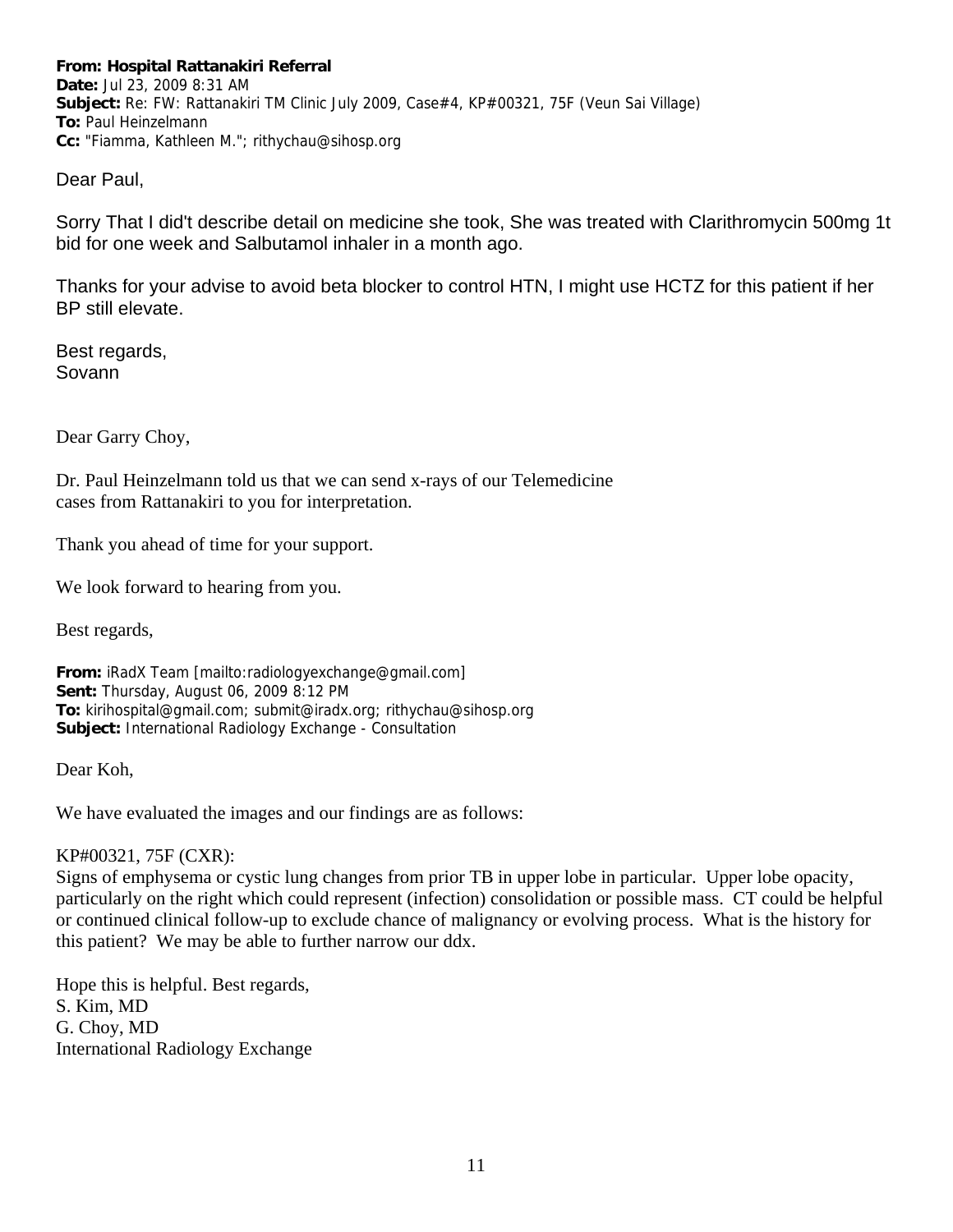**From: Hospital Rattanakiri Referral <kirihospital@gmail.com> Date:** Jul 22, 2009 5:39 PM **Subject:** Rattanakiri TM Clinic July 2009, Case#5, RH#00160, 70F **To:** Joseph Kvedar; "Kathleen M. Kelleher"; "Paul J. M.D. Heinzelmann"; Kruy Lim; Cornelia Haener; Rithy Chau **Cc:** Bernie Krisher; Noun SoThero; Ed & Laurie Bachrach

Dear all,

This is last case for Rattanakiri TM Clinic July 2009, Case number 5, RH#00160, 70F and photos.

Please reply to the cases before Thursday afternoon then the treatment plan can be made accordingly.

Thank you very much for your cooperation and support in this project.

Best regards, Sovann

# **Rattanakiri Provincial Hospital Telemedicine Clinic with Sihanouk Hospital Center of HOPE and Partners in Telemedicine**



# **Patient: RH#00160, 70F (Village I)**

**Subject:** 70F was diagnosed with HTN, OA come for follow up and presented with difficulty of walking. In the past three years, she felt down and noticed laceration with bleeding on right knee, and she didn't seek medical care just buy medication from pharmacy for pain. Since then she noticed progressive difficulty in walking with crutches and assistance sometimes.

# **Medication:**

- 1. HCTZ 50mg 1/2t po qd
- 2. Amitriptylin 25mg ½ tab po qhs

3. ASA 300mg ¼tab po qd **Allergies:** NKDA

| <b>Object:</b><br>Vital Signs: | BP: 130/92 | P: 93 | R: 20 | $T: 37^{\circ}C$ | <b>Wt: 55Kg</b> |
|--------------------------------|------------|-------|-------|------------------|-----------------|
| <b>General: Look stable</b>    |            |       |       |                  |                 |

**HEENT:** Unremarkable

**`** 

**Chest:** CTA bilaterally, no rales, no rhonchi, H RRR, no murmur

**Abd:** Soft, no tender, no distension, (+) BS, no HSM

**Extremity:** No edema, no tremor, complete healed scar about 8cm on right knee, no crepitus, (+) dorsalis pedis and posterior tibial pulse

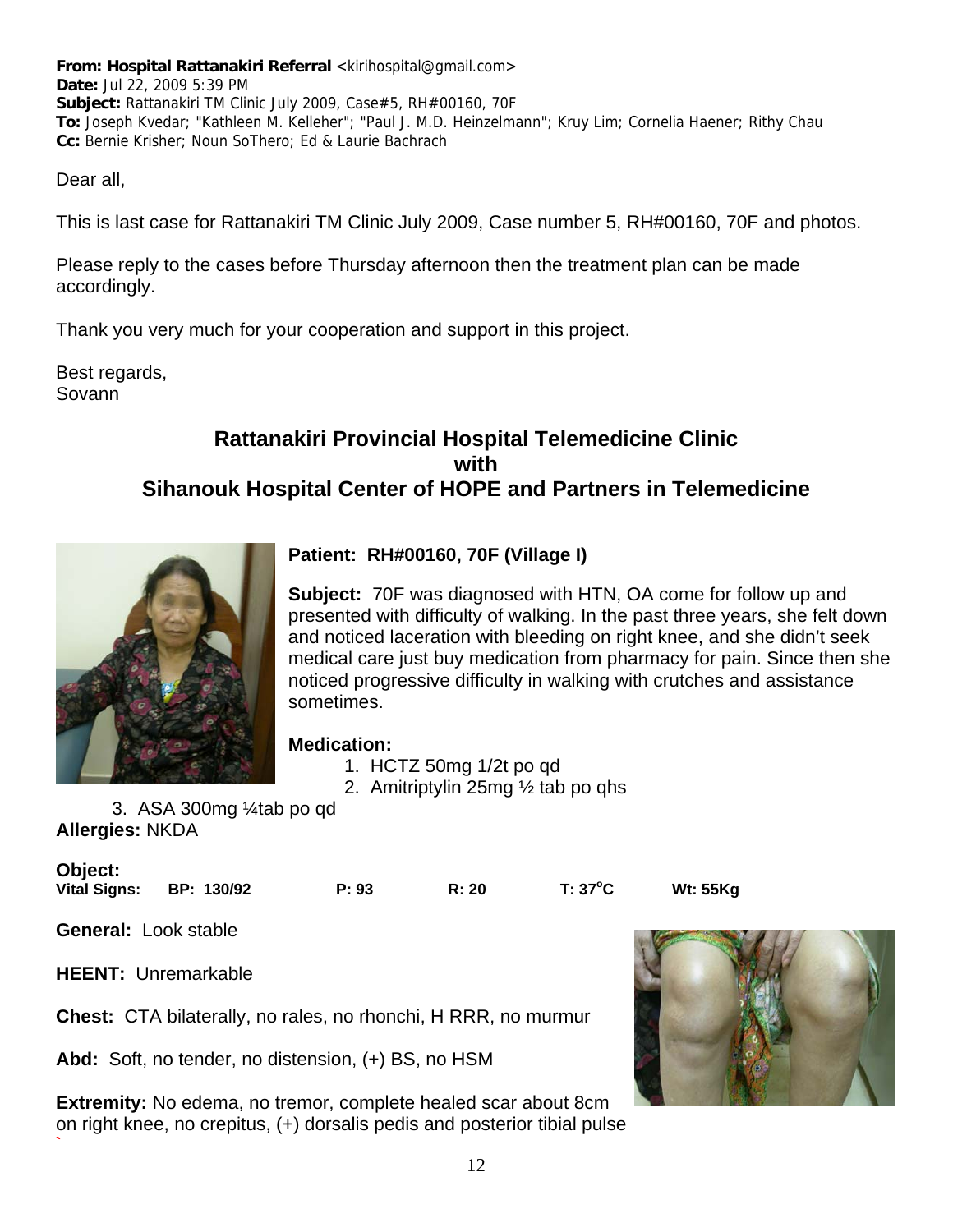**MS/Neuro:** MS +5/5, sensory intact, DTRs +2/4, small step with imbalance gait

Rhomberg test negative, alternative movement positive

# **Previous Lab/Studies:**

|            | Done on Jun 2009 |               |
|------------|------------------|---------------|
| Na         | $=144$           | $[135 - 145]$ |
| ĸ.         | $=4.5$           | $[3.5 - 5.0]$ |
| CI.        | $=110$           | $[95 - 110]$  |
| <b>BUN</b> | $=1.0$           | $[0.8 - 3.9]$ |
| Creat      | $= 59$           | $[44 - 80]$   |
| Gluc       | $= 5.9$          | $[4.2 - 6.4]$ |

# **Lab/Studies Requests:**

**Pelvic and knee x-ray:** Right femoral neck fracture line

# **Assessment:**

- 1. HTN
- 2. OA
- 3. Right femoral neck fracture (per x-ray)
- 4. Right tibial fracture?? (per x-ray)

# **Plan:**

- 1. HCTZ 50mg 1/2t po qd
- 2. Amitriptylin 25mg ½ tab po qhs
- 3. ASA 300mg ¼tab po qd

# Labs available locally: Hemoglobin, UA, Glucose, Stool Occult Blood, and Pregnancy Test

**Specific Comments/Questions for Consultants: Do you agree with my assessment and plan?**

**Examined by: Dr. Leng Sreng/Nurse Sovann Peng Date: July 22, 2009** 

# Please send all replies to kirihospital@gmail.com and cc: to rithychau@sihosp.org

*The information transmitted in this e-mail is intended only for the person or entity to which it is addressed and may contain confidential and/or privileged material. Any review, retransmission, dissemination or other use of or taking of any action in reliance upon, this information by persons or*  entities other than the intended recipient is prohibited. If you received this e-mail in error, please *contact the sender and delete material from any computer.*







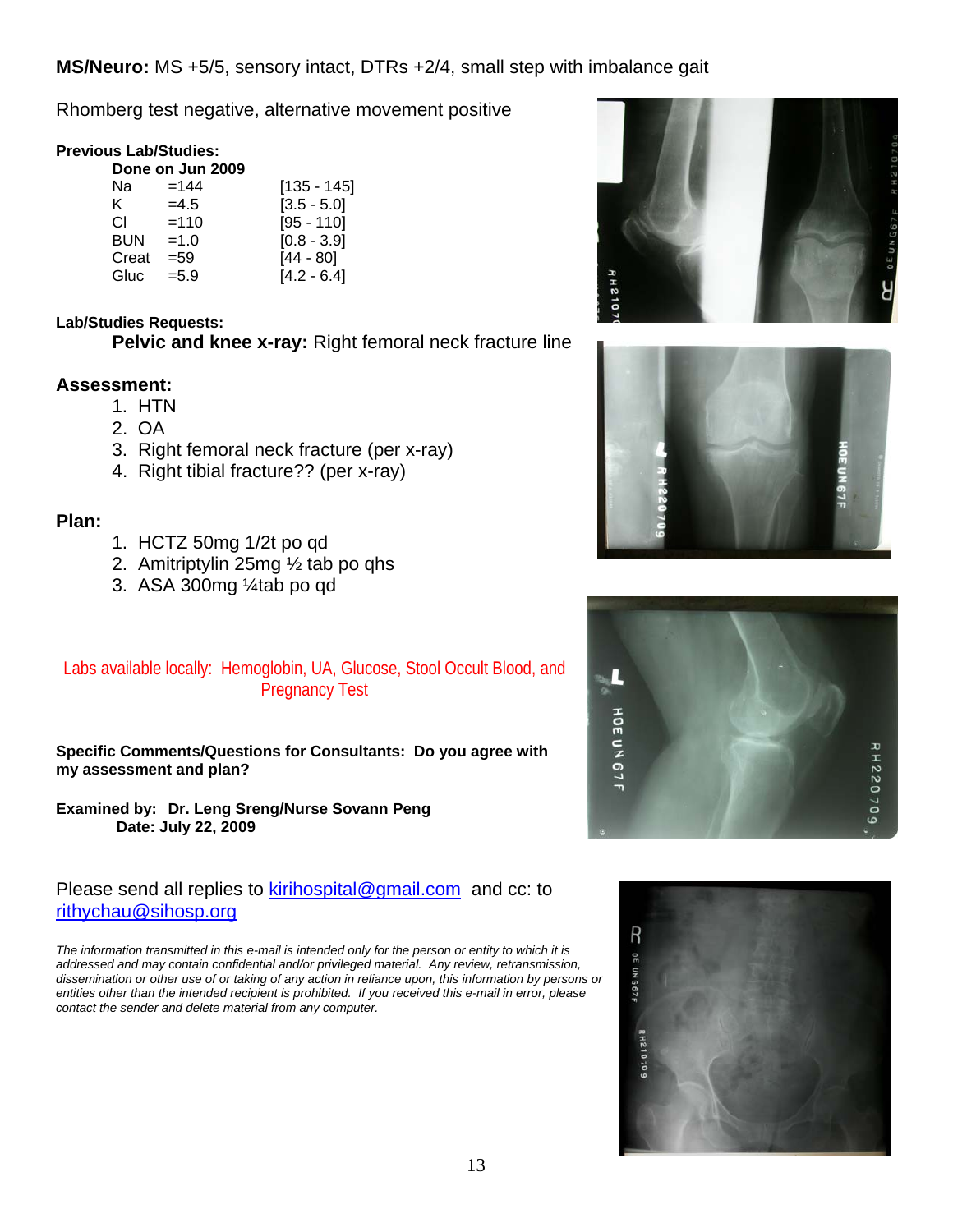#### **From: Cornelia Haener**

**Date:** Jul 23, 2009 9:20 AM **Subject:** RE: Rattanakiri TM Clinic July 2009, Case#5, RH#00160, 70F **To:** Hospital Rattanakiri Referral; Joseph Kvedar; "Kathleen M. Kelleher"; "Paul J. M.D. Heinzelmann"; Kruy Lim; Rithy Chau **Cc:** Bernie Krisher; Noun SoThero; Ed & Laurie Bachrach

#### Dear Sovann,

Thanks for submitting this case.

It is not clear to me from your history and clinical examination why she is walking with crutches.

Does she have pain? In her right hip or in her knees? Or is it more a neurology problem. You mention that she is walking with small steps. Are there any signs of Parkinson's disease?

What is the range of motion of her right hip and both knees?

She certainly has degenerative osteoarthritis of both knees with osteophytes, especially of the femoro-patellar joint. She might have had a hip fracture on the right side years ago, but it is healed.

#### Kind regards

#### Cornelia

**From:** iRadX Team [mailto:radiologyexchange@gmail.com] **Sent:** Thursday, August 06, 2009 8:12 PM **To:** kirihospital@gmail.com; submit@iradx.org; rithychau@sihosp.org **Subject:** International Radiology Exchange - Consultation

Dear Koh,

We have evaluated the images and our findings are as follows:

RH#00160, 70F (Knee X-ray):

Degenerative changes with no signfiicant joint effusion or displaced fracture. What is the history for this patient? We may be able to further narrow our ddx.

# RH#00160, 70F (Pelvic x-ray)

No evidence of obstruction. Degenerative changes of the lumbar spine and hip joints. Calcific density projecting over right lower quadrant which could represent object overlying patient, appendicolith, or intrabdominal focus of dystrophic calcification. What is the history for this patient? We may be able to further narrow our ddx.

Hope this is helpful. Best regards, S. Kim, MD G. Choy, MD International Radiology Exchange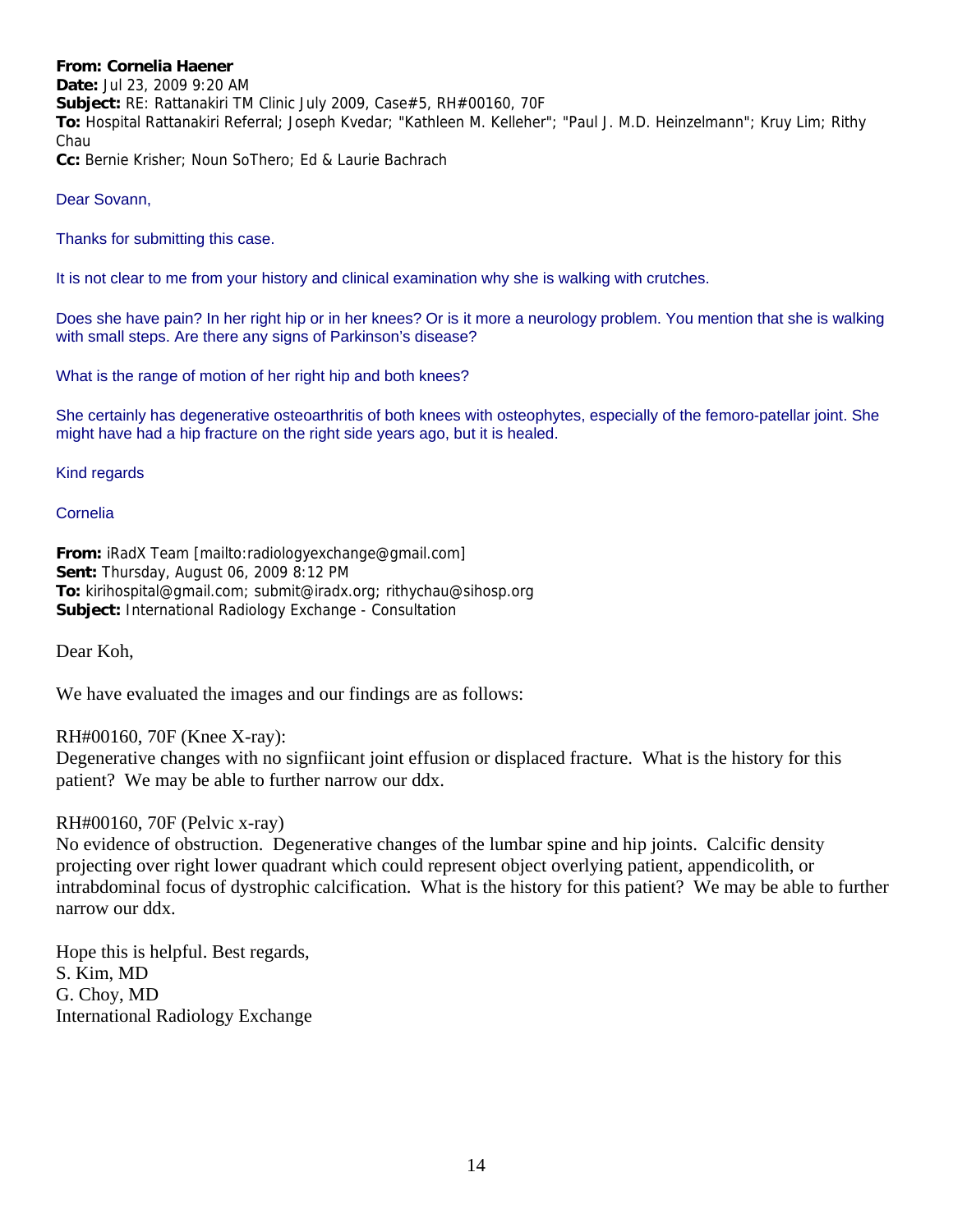# **Thursday, July 23, 2009**

# **Follow-up Report for Rattanakiri TM Clinic**

There were 4 new patients and none follow up patient seen during this month TM clinic at Rattanakiri Referral Hospital (RRH). The data of 5 cases was transmitted and received replies from both Phnom Penh and Boston, other 17 patients came for follow up and refill medication only. Per advice sent by Partners in Boston and Phnom Penh Sihanouk Hospital Center of HOPE as well as advices from PA Rithy on site, the following patients were managed and treated per local staff:

[Please note that in general the practice of dispensing medications at RRH for all patients is usually limited to a maximum of 7 days treatment with expectation of patients to return for another week of supplies if needed be. This practice allows clinicians to monitor patient compliance to taking medications and to follow up on drug side effects, changing of medications, new arising symptoms especially in patients who live away from the town of Banlung and/or illiterate. Nearly all medications and some lab tests not available/done at RRH are provided by SHCH to TM patients at no cost]

# **Treatment Plan for Rattanakiri TM Clinic July 2009**

# **1. CT#00318, 31F (Village I)**

**Diagnosis:**  1. DMII

# **Treatment:**

- 1. Glibenclamide 5mg 1t po bid for one month (buy)
- 2. Educate on diabetic diet, low salt/fats, do regular exercise and foot care
- 3. Draw blood for Lyte, Creat, Gluc, HbA1C at SHCH

# **Lab result on July 24, 2009**

| Na            | $=139$  | $[135 - 145]$ |
|---------------|---------|---------------|
| K.            | $=4.7$  | $[3.5 - 5.0]$ |
| CL.           | $=110$  | $[95 - 110]$  |
| Creat         | $=65$   | $[44 - 80]$   |
| Gluc          | $= 8.5$ | $[4.2 - 6.4]$ |
| HbA1C $=$ 9.3 |         | [4 - 6]       |

# **2. SP#00319, 52F (Village II)**

#### **Diagnosis:**

- 1. DMII with PNP
- 2. Dyspepsia

# **Treatment:**

- 1. Metformin 500mg 1t po qd (#100)
- 2. Amitriptylin 25mg 1/4t po qhs (#25)
- 3. Cimetidine 200mg 1t po qhs for one month (buy)
- 4. GERD prevention education
- 5. Educate on diabetic diet, low salt/fats, do regular exercise and foot care
- 6. Draw blood for Lyte, BUN, Creat, Gluc, Tot chole, TG, HbA1C at SHCH

# **Lab result on July 24, 2009**

| Nа | $=139$ | $[135 - 145]$ |
|----|--------|---------------|
|    | $=4.1$ | $[3.5 - 5.0]$ |
| СI | $=110$ | $[95 - 110]$  |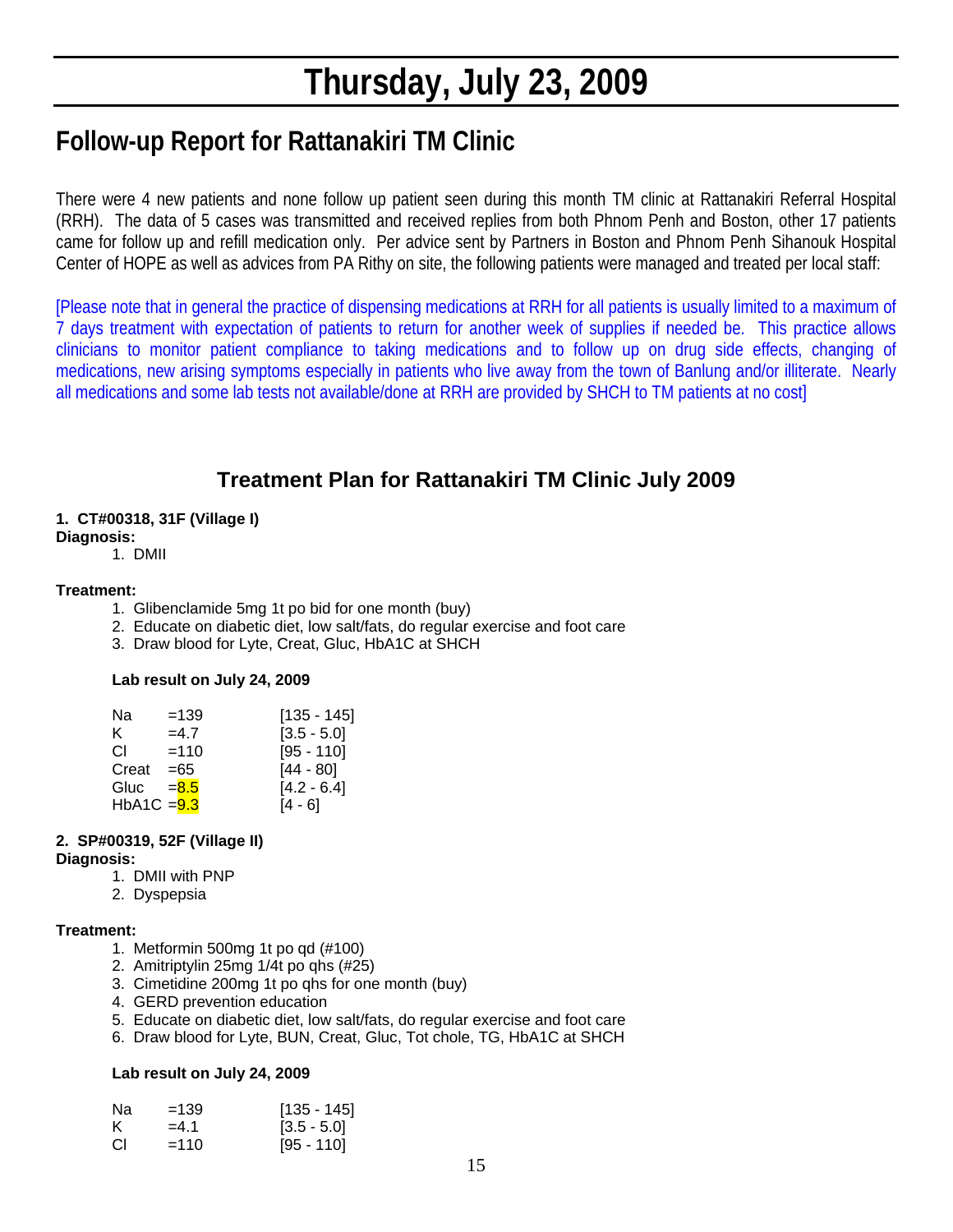| $BUN = 1.8$    | $[0.8 - 3.9]$      |
|----------------|--------------------|
| $Creat = 76$   | $[44 - 80]$        |
| Gluc $=9.9$    | $[4.2 - 6.4]$      |
| T. Chol $=6.0$ | $\left[5.7\right]$ |
| $TG = 3.2$     | $[-1.71]$          |
| HbA1C $= 8.5$  | $[4 - 6]$          |

# **3. TS#00320, 51M (Village V)**

# **Diagnosis:**

- 1. DMII
- 2. Pneumonia
- 3. Pleural effusion
- 4. PTB?

# **Treatment:**

- 1. Glibenclamide 5mg 2t po bid for one month (#400)
- 2. Erythromycin 500mg 1t po bid x 2 weeks (buy)
- 3. Metoclorpramide 10mg 1t po bid x 15d
- 4. Do gram stain, AFB smear at SHCH
- 5. Educate on diabetic diet, low salt/fats, do regular exercise and foot care

# **4. KP#00321, 75F (Veun Sai Village)**

- **Diagnosis:** 
	- 1. COPD
	- 2. PTB?

# **Treatment:**

- 1. Clarithromycin 500mg 1t po bid x 10d (buy)
- 2. Salbutamol inhaler 2puffs bid (#2)
- 3. Eat low salt/fats diet, do regular exercise

# **5. RH#00160, 70F (Village I)**

#### **Diagnosis:**

- 1. HTN
- 2. OA
- 3. Right femoral neck fracture (per x-ray)

# **Treatment:**

- 1. HCTZ 50mg 1/2t po qd
- 2. Amitriptylin 25mg ½ tab po qhs
- 3. ASA 300mg ¼tab po qd

# **Patients who come for follow up and refill medication**

# **1. NH#00010, 53F (Village III)**

# **Diagnosis:**

- 1. HTN
- 2. DMII
- 3. LVH
- 4. VHD (AR/AS??)

# **Treatment:**

- 1. Atenolol 50mg 1t po bid (#200)
- 2. Chlorpropramide 1t po bid (buy)
- 3. ASA 300mg 1/4t po qd (#25)
- 4. HCTZ 50mg 1t po qd (#buy)
- 5. Draw blood for Gluc and HbA1C at SHCH

# **Lab result on July 24, 2009**

Gluc  $=$   $\frac{11.5}{11.5}$  [4.2 - 6.4]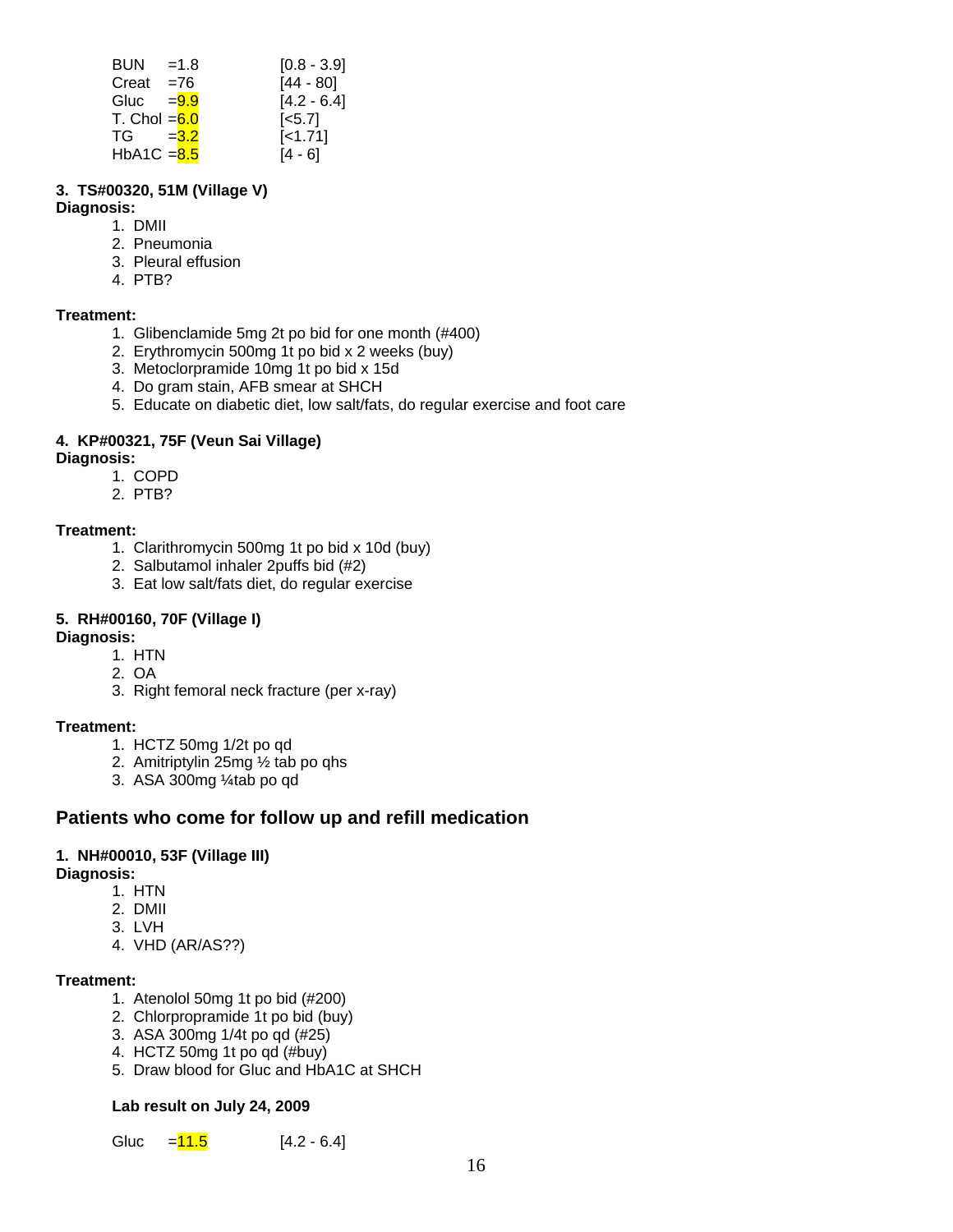HbA1C =  $\frac{7.5}{ }$  [4 - 6]

# **2. EB#00078, 41F (Village IV) , KON MOM**

- **Diagnosis:** 
	- 1. CHF
	- 2. Incompleted RBBB

#### **Treatment:**

- 1. Captopril 25mg 1/2t po qd (#50)
- 2. Digoxin 0.25mg 1t po qd (#100)
- 3. Furosemide 40mg 1/2t po bid (#100)
- 4. Spironolactone 25mg 1t po bid (#200)

# **3. PS#00149, 26F (Village I)**

- **Diagnosis:** 
	- 1. Euthyroid Goiter

# **Treatment:**

1. Carbimazole 5mg 1t po qd (#100)

# **4. OT#00155, 45F (Bor Keo)**

- **Diagnosis:** 
	- 1. HTN
	- 2. DMII

# **Treatment:**

- 1. Metformin 500mg 2t po bid (#400)
- 2. Captopril 25mg 1/2t po tid (#150)
- 3. ASA 300mg ¼t po qd (#25)
- 4. Insulin NPH 20UI qAM
- 5. Amitriptylin 25mg ½ po qhs (buy)
- 6. Draw blood for Gluc and HbA1C at SHCH

# **Lab result on July 24, 2009**

| Gluc $= 8.3$   | $[4.2 - 6.4]$ |
|----------------|---------------|
| HbA1C $=$ 10.4 | $[4 - 6]$     |

# **5. OH#00230, 59F (Village III)**

# **Diagnosis:**

- 1. Euthyroid
- 2. HTN

# **Treatment:**

- 1. HCTZ 50mg 1/2t po qd (#50)
- 2. Captopril 25mg 1/2t po bid (#100)

# **6. KK#00231, 45F (Village I)**

- **Diagnosis :**
	- 1. DMII

# **Treatment :**

- 1. Chlorpropramide 250mg 1t po bid (buy)
- 2. Metformin 500mg 2t po qhs (#200)
- 3. Captopril 25mg 1/4t po qd (#25)
- 4. ASA 300mg 1/4t po qd (#25)
- 5. Draw blood for Gluc and HbA1C at SHCH

# **Lab result on July 24, 2009**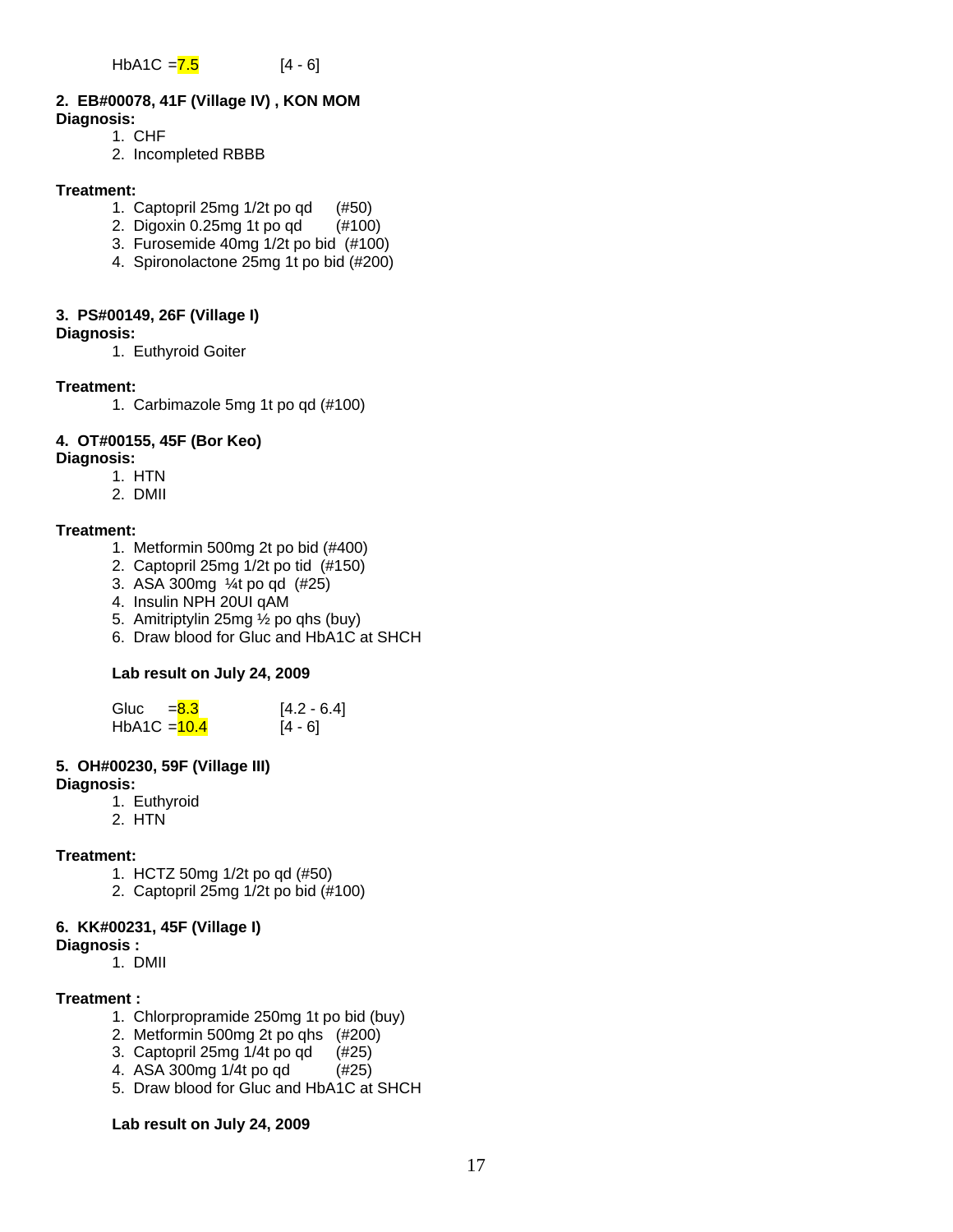| Gluc           | $= 7.2$ | $[4.2 - 6.4]$ |
|----------------|---------|---------------|
| HbA1C $=$ 11.5 |         | $[4 - 6]$     |

# **7. SV#00256, 43M (Village I)**

#### **Diagnosis:**

1. DMII

#### **Treatment:**

- 1. Glibenclamide 5mg 2t po qd (buy)
- 2. Metformin 500mg 2t po bid (#400)
- 3. Draw blood for HbA1C at SHCH

# **Lab result on July 24, 2009**

HbA1C =  $\frac{8.0}{14 - 6}$ 

# **8. SS#00258, 61F (Village III)**

# **Diagnosis :**

1. DMII

# **Treatment:**

- 1. Glibenclamide 250mg 1t po qd (#100tab)
- 2. Draw blood for Gluc and HbA1C at SHCH

# **Lab result on July 24, 2009**

| Gluc           | $= 15.2$ | $[4.2 - 6.4]$ |
|----------------|----------|---------------|
| $HbA1C = 10.0$ |          | $[4 - 6]$     |

# **9. KC#00260, 44F (Village V)**

**Diagnosis:**

1. DMII

# **Treatment:**

- 1. Metformin 500mg 1t po qhs (#100tab)
- 2. Glibenclamide 5mg 1t po qd (buy)
- 3. Draw blood for Gluc and HbA1C at SHCH

# **Lab result on July 24, 2009**

| Gluc $=$ 3.0  | $[4.2 - 6.4]$ |
|---------------|---------------|
| $HbA1C = 5.6$ | $[4 - 6]$     |

# **10. BS#00265, 51M (Village VI)**

# **Diagnosis:**

1. DMII

# **Treatment:**

- 1. Glibenclamide 5mg 2t po bid (buy)
- 2. Metformin 500mg 1t po qhs (#100)
- 3. Captopril 25mg 1/4t po bid (#25)
- 4. ASA 500mg 1/4t po qd (#25)
- 5. Draw blood for Gluc and HbA1C at SHCH

# **Lab result on July 24, 2009**

| Gluc<br>$= 14.7$ | $[4.2 - 6.4]$ |
|------------------|---------------|
| HbA1C $=$ 10.8   | $[4 - 6]$     |

#### **11. TV#00267, 55F (Village II) Diagnosis:**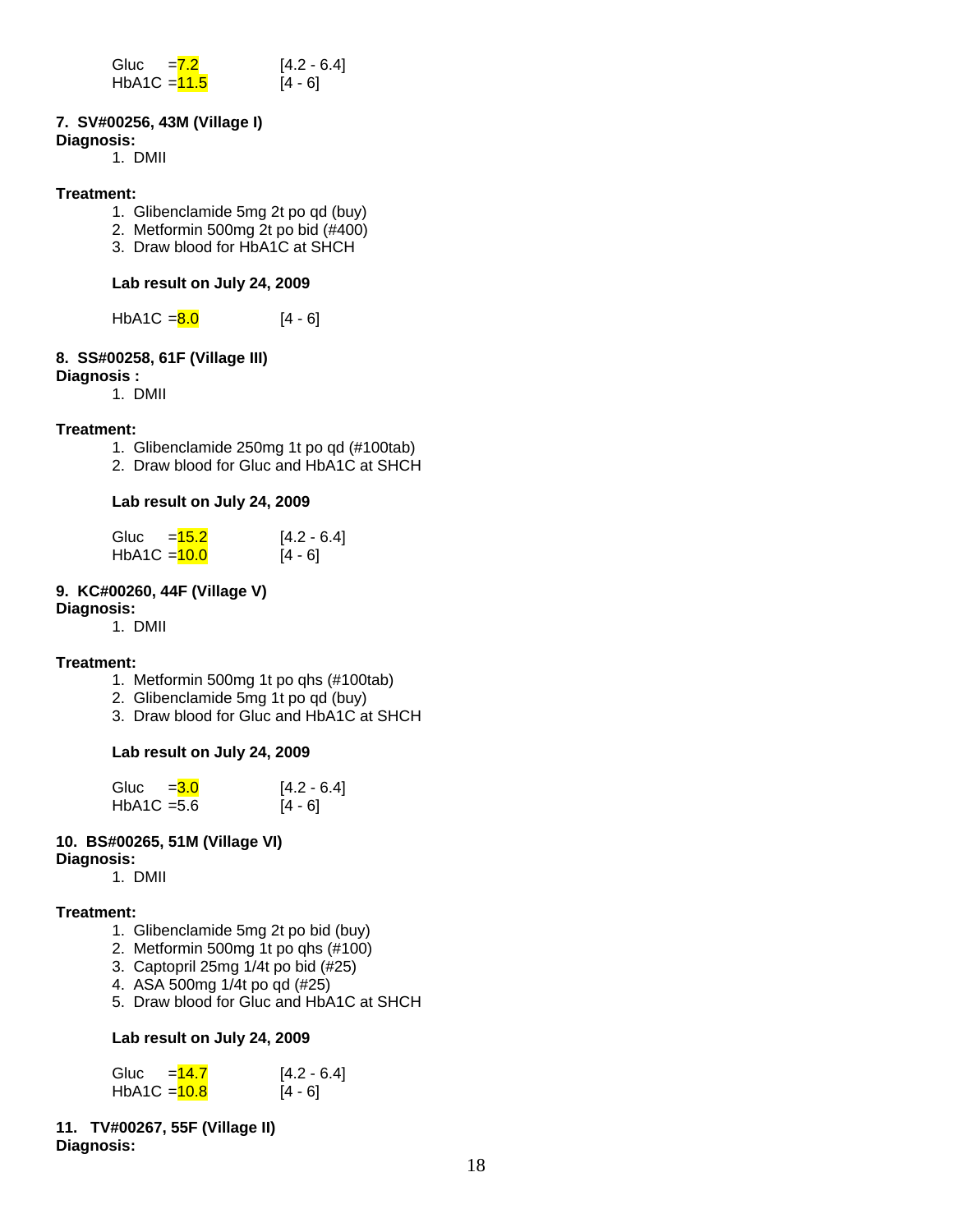1. DMII

#### **Treatment:**

- 1. Metformin 500mg 2t po bid (#400)
- 2. Glibenclamdie 5mg 1t po qd (#100)
- 3. Captopril 25mg 1/4t po bid (buy)
- 4. ASA 300mg 1/4t po qd (#25)
- 5. Draw blood for Gluc and HbA1C at SHCH

#### **Lab result on July 24, 2009**

| Gluc $=6.0$   | $[4.2 - 6.4]$ |
|---------------|---------------|
| $HbA1C = 6.8$ | $[4 - 6]$     |

# **12. VC#00268, 66M (Bey Srok Village)**

**Diagnosis:**

1. DMII

# **Treatment:**

- 1. Metformin 500mg 2t po bid (#400tab)
- 2. Glibenclamide 5mg 2t po bid (#buy)
- 3. Captopril 25mg 1/4t po qd (#25tab)
- 4. ASA 300mg 1/4t po qd (#25tab)
- 5. Draw blood for Gluc and HbA1C at SHCH

# **Lab result on July 24, 2009**

| Gluc $=9.2$   | $[4.2 - 6.4]$ |
|---------------|---------------|
| $HbA1C = 8.1$ | [4 - 6]       |

# **13. OE#00273, 65M (Village I)**

#### **Diagnosis:**

- 1. DMII with PNP
- 2. Pleural effusion

# **Treatment:**

- 1. Glibenclamide 5mg 2t po bid (#400tab)
- 2. Captopril 25mg 1/4t po qd (buy)
- 3. ASA 300mg 1/4t po qd (#25tab)
- 4. Amitriptylin 25mg 1/2t po qhs (#50tab)
- 5. MTV 1t po qd for one month
- 6. Draw blood for Gluc, HbA1C and pleural fluid for Prot, Gluc at SHCH

#### **Lab result on July 24, 2009**

| $=12.3$<br>Gluc | $[4.2 - 6.4]$ |
|-----------------|---------------|
| $HbA1C = 6.4$   | $[4 - 6]$     |

# **Pleural fluid**

| Prot | $= 2440$ mg/dl |
|------|----------------|
| Gluc | $= 160$ mg/dl  |

#### **14. VY#00279, 59F (Village I) Diagnosis:**

1. HTN

#### **Treatment:**

1. Amlodipine 5mg 1t po qd (#100)

# **15. SS#00299, 46F (Thmey Village)**